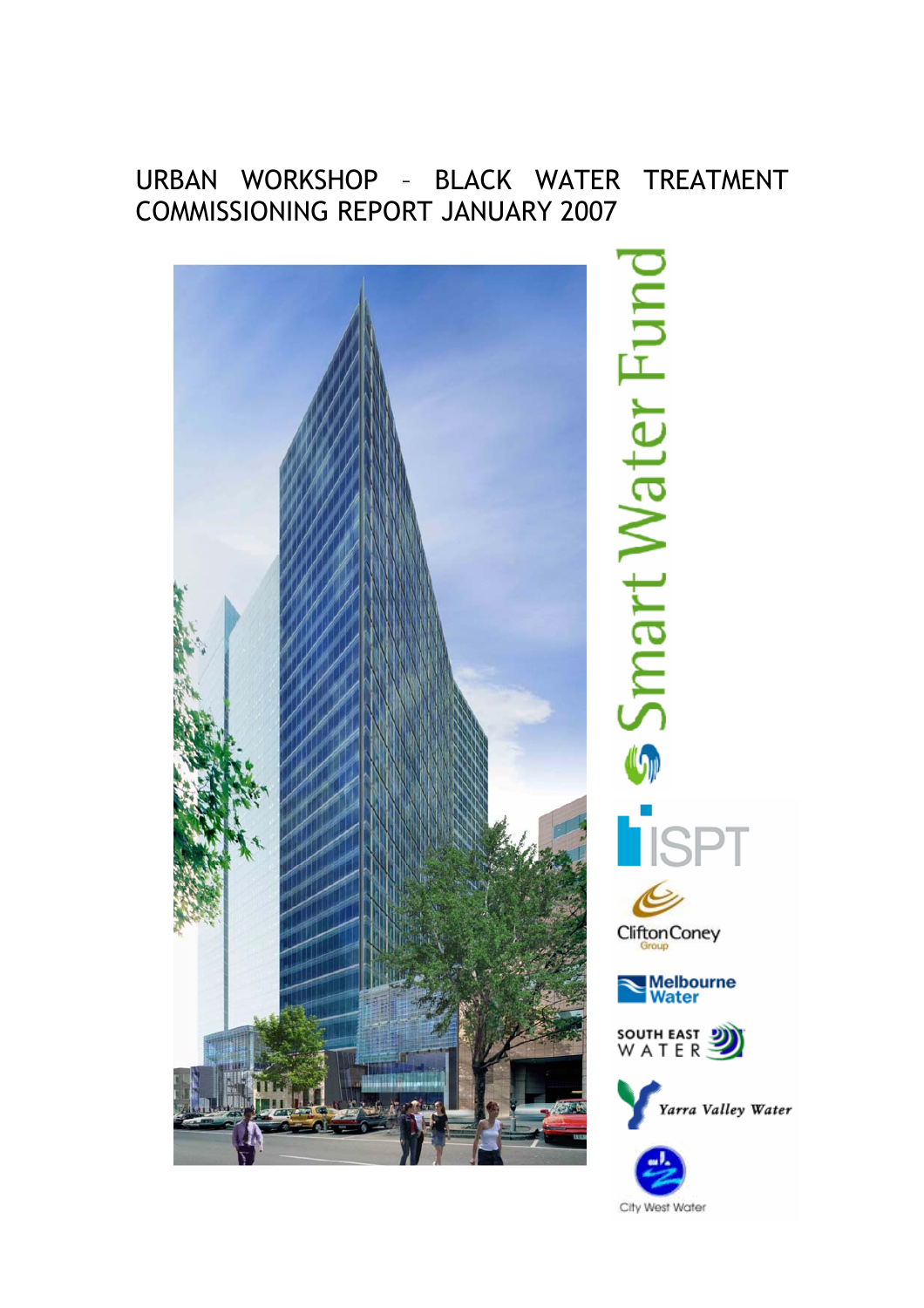# **The Urban Workshop 50 Lonsdale Street Melbourne, VIC 3000**

The Urban Workshop is a 34 storey commercial office building with adjacent 3 level Leisure Precinct. The building also includes 5 levels of basement car-parking with areas for motorbikes and bicycles.

The Urban Workshop has been designed as a Grade-A multi-dimensional facility incorporating mixed retail, leisure and commercial areas in the one building. The ground floor includes 16 retail tenancies set around a bluestone street that creates a thoroughfare between Lonsdale and Little Lonsdale Streets. Overlooking the retail street is a 3 storey Leisure Precinct, which features and gymnasium use tenancy.

The building comprises a Gross Floor Area of approximately 107,068 $\text{m}^2$  and a Net Lettable Area of 64,662 $m^2$ . The commercial office floor plates have NLAs of between 1,799 $m^2$  and 1,952 $m^2$ . The Department of Human Services is the major tenant including occupying parts of the Ground floor to Level 4 and all of Levels 5 to 28.

# **How This Building is Water Smart?**

Highlighted by eight years of drought and unreliable rainfall, community awareness in water related issues has increased significantly and the community is working together to ensure the long term sustainability of our water supplies. One important way we can do this is through the re-use of our waste water. The Urban Workshop is designed as a water smart building with the installation of a black water recycling system. This system allows water used in the flushing of toilets to be treated within the building and up to 95% of the treated effluent recycled, being re-used in the flushing of toilets. This system alone will save up to 97,500 litres of drinking quality water a day, water which would typically be flushed into the sewerage system for treatment.

### **Black Water Treatment Plant Components**

The main plant used in the treatment process includes:

- Stainless Steel Buffer Tank
- Rotary drum screen
- Balance/anoxic tank
- Aeration tank
- Chemical dosing systems (Magnesium Hydroxide and Calcium Hypochlorite)
- Membrane operating system
- UV disinfection unit
- Water quality analysis sensors and analyzers/transmitters

#### **Development water usage**

Maximum amount of water used for sanitary flushing is estimated to be 130,000 litres in a single working day.

## **Re use water capacity**

Maximum amount of water treated is approximately 97,500 litres in a single working day with 32,500 litres diverted to the authority connection.

#### **Re use water usage areas**

Recycled water is for toilet flushing only (297 toilets and 99 urinals).

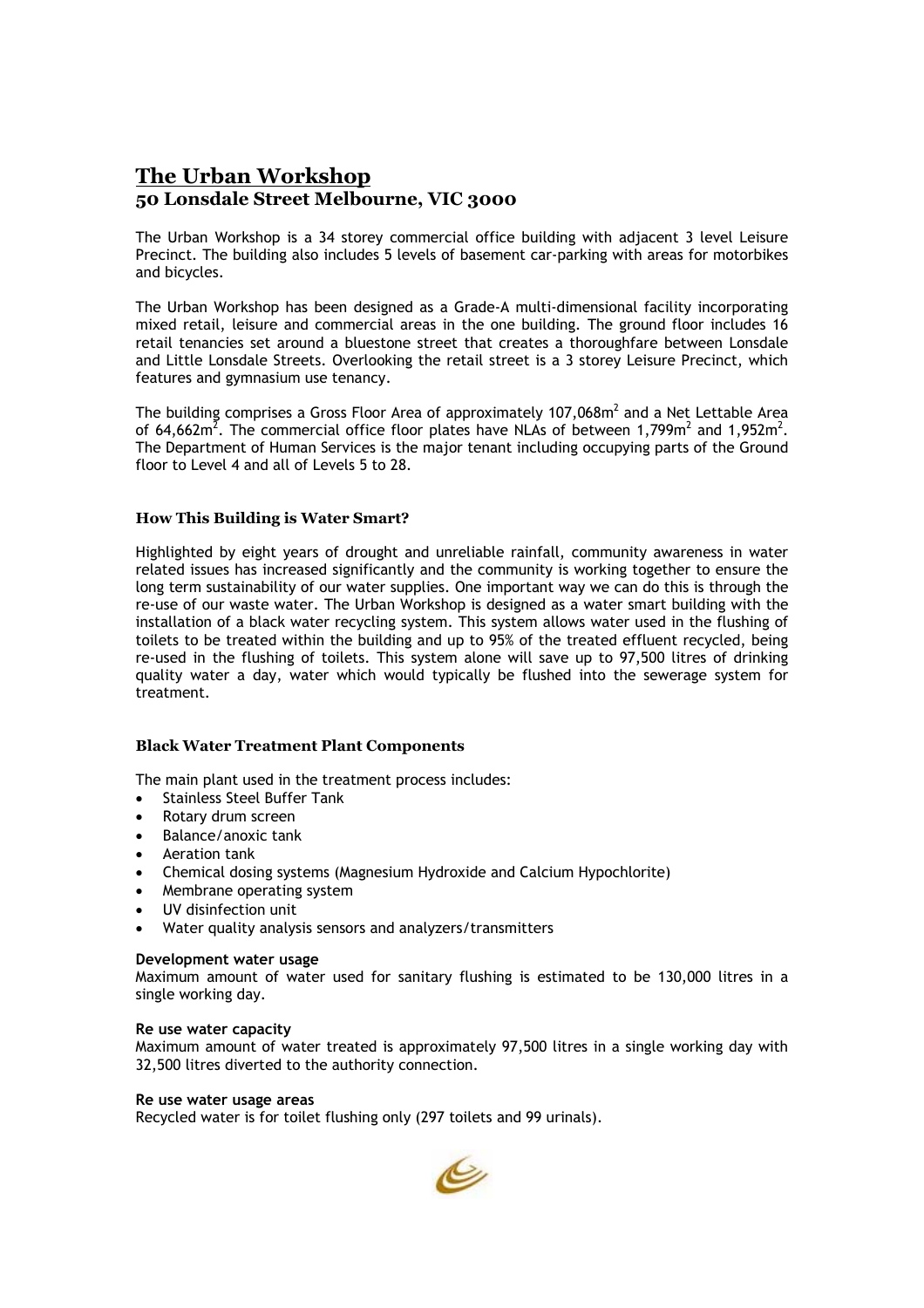#### **Potable water savings**

Savings of 97,500 of potable water is saved every working day.

#### **Expected plant operating costs**

Annual costs commence at \$13,000 ranging up to \$27,000 per annum over the first 10 years.

#### **Cost savings on water / sewerage charges**

Cost savings on water and sewerage charges commence at \$19,744 and \$21,938 in the first year, with a total saving estimated of \$970,310 over 15 years.

#### **Monitoring of payback period**

The financial viability estimates a payback period of 14 - 15 years.

### **Commissioning**

Although the Installation of the Black Water Treatment Equipment was completed in Early 2006, it was not until November 2006 that the system was fully commissioned. This was due to the extensive commissioning process required not only of the Black Water Treatment Equipment but also the Hydraulic system for distribution around the building.

The initial testing of the hydraulic system was undertaken with clean water for verification of pump operation, and process flow. Once satisfied that the various stages of the process were operating correctly, the membranes were installed into the MBR (Membrane Bio Reactor).

Once the membranes were installed initial seeding of the plant took place with sludge from a municipal treatment plant, which was screened before being introduced into the aeration tank. The plant was then "on-line" in taking sewerage from the building and filtering it whilst the MLSS (Mixed Liquor Suspended Solids) level was being elevated.

Routine testing of MLSS was undertaken until levels were within the preferred range, being between 8,000 and 12,000 mg/l. The base filtration rate was gradually increased as MLSS level increased, until up to design filtration rate. During this period the filtrate was discharged to sewer.

Over this time continuous on-line testing of the filtrate is in place, testing for pH, chlorine, turbidity and conductivity, enabling these parameters to be monitored during this process. Laboratory testing was used to check BOD5, Suspended Solids, Turbidity, pH and E.Coli (pH and Turbidity as independent check). Chemical dosing is also commenced with regular testing and monitoring to ensure correct operation.

The Aeration Tank pH and dissolved oxygen levels are also continuously monitored on site ensuring the Aeration treatment is in order. The MLSS levels within the Aeration system were determined by laboratory testing.

The most problematic issue during the commissioning stage was dealing with the screening from the drum screen, to prevent blockages in the drainage pipe work. Primarily this was caused because there is no sludge wasting process occurring while the MLSS level is being raised. Once the MLSS level is achieved periodic wasting to maintain the MLSS level provides sufficient "flushing" to keep the drain line clean.

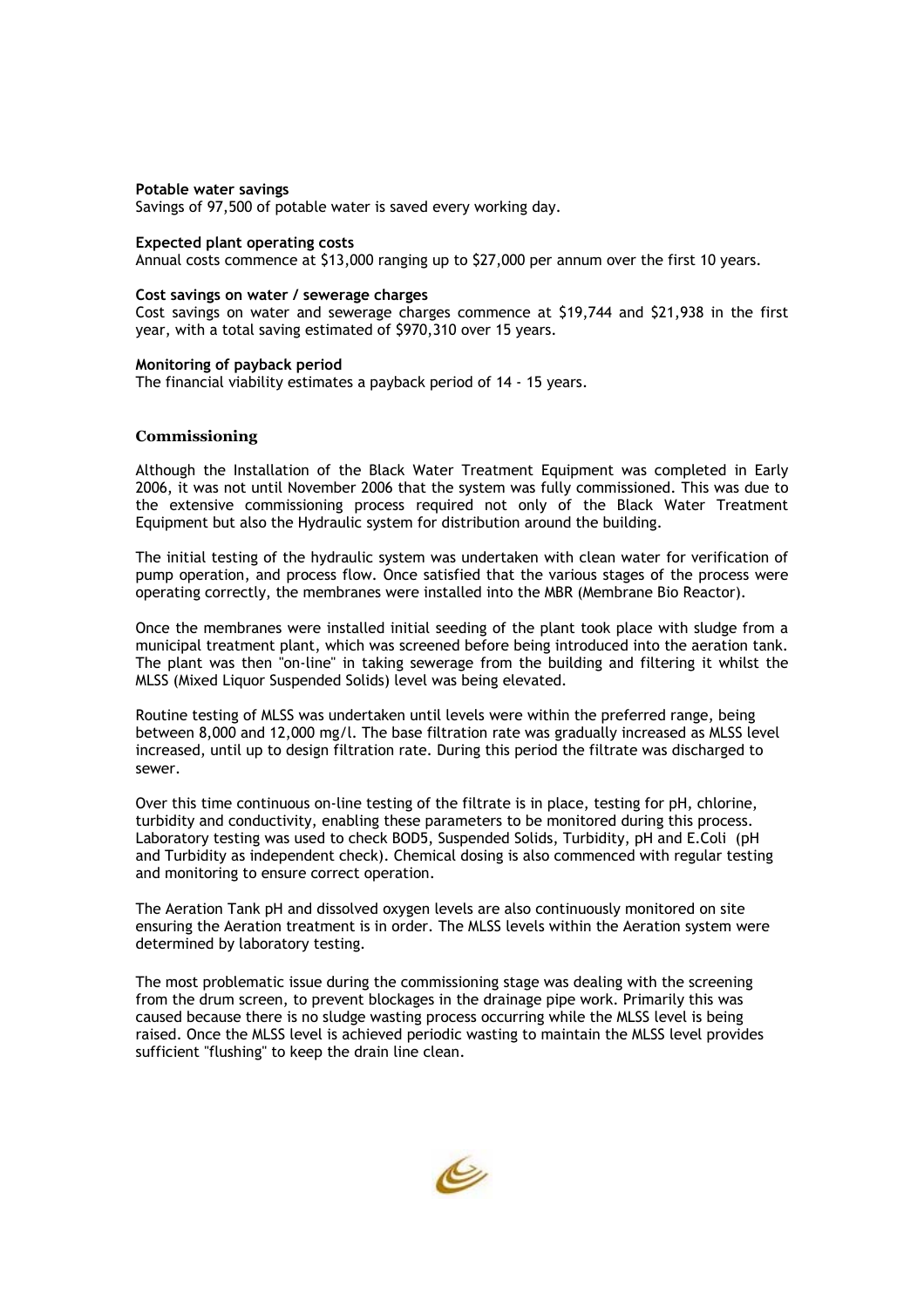When all the building interfaces from the Hydraulic contractor were in place, fully functional water samples were taken over a five day period, and tested by an independent laboratory for compliance with the specification. These positive test results confirmed that the Blacker Water Treatment Equipment was operating as intended and therefore ready for recycled to be sent up the building.

The product of the Black Water Treatment Equipment when commissioned is Class A water. Refer to the attached Water Quality Test Results for the chemical breakdown of the Laboratory Tested samples taken over the five day period as the final check prior to commissioning the system.

On-going monitoring on site is in place for turbidity, residual chlorine, pH and conductivity. In accordance with the contract specification for the Recycled Water Plant further laboratory testing in required at month 6 and month 11 after commissioning, however an increased testing regime is in place during the early months of operation with occasional testing undertaken for the building owner and contractors benefit to ensure that the results are consistent with those achieved initially. Similarly as part of the contractors two year maintenance agreement, they take samples of the MLSS to check it is within the required range.

# **Other Environmentally Sustainable Development features including water saving initiatives**

Under the Victorian Government Property Group's Building Performance Benchmark Document the project must incorporate the following:

- Water flow conservation devices fitted to taps and shower outlets to achieve AAA rating water use.
	- **Hansaprado Mixers AAA-Rating,** which can operate with a flow rate as low as 7 litres per minute, (only 9 litres per minute required to attain AAA rating).
	- **Flexispray ParaHealth Rail Shower, (known as the System 2),** which has a AAA water conservation rating.
- Collection and reuse of rainwater for fire water has been implemented.
- Photovoltaic cells to generate 1% of power.
- SEDA energy rating system of 4.5 Stars

ISPT have also committed to seek a Green Star rating for the building. It is anticipated the project will achieve between 4 and 4.5 star rating.

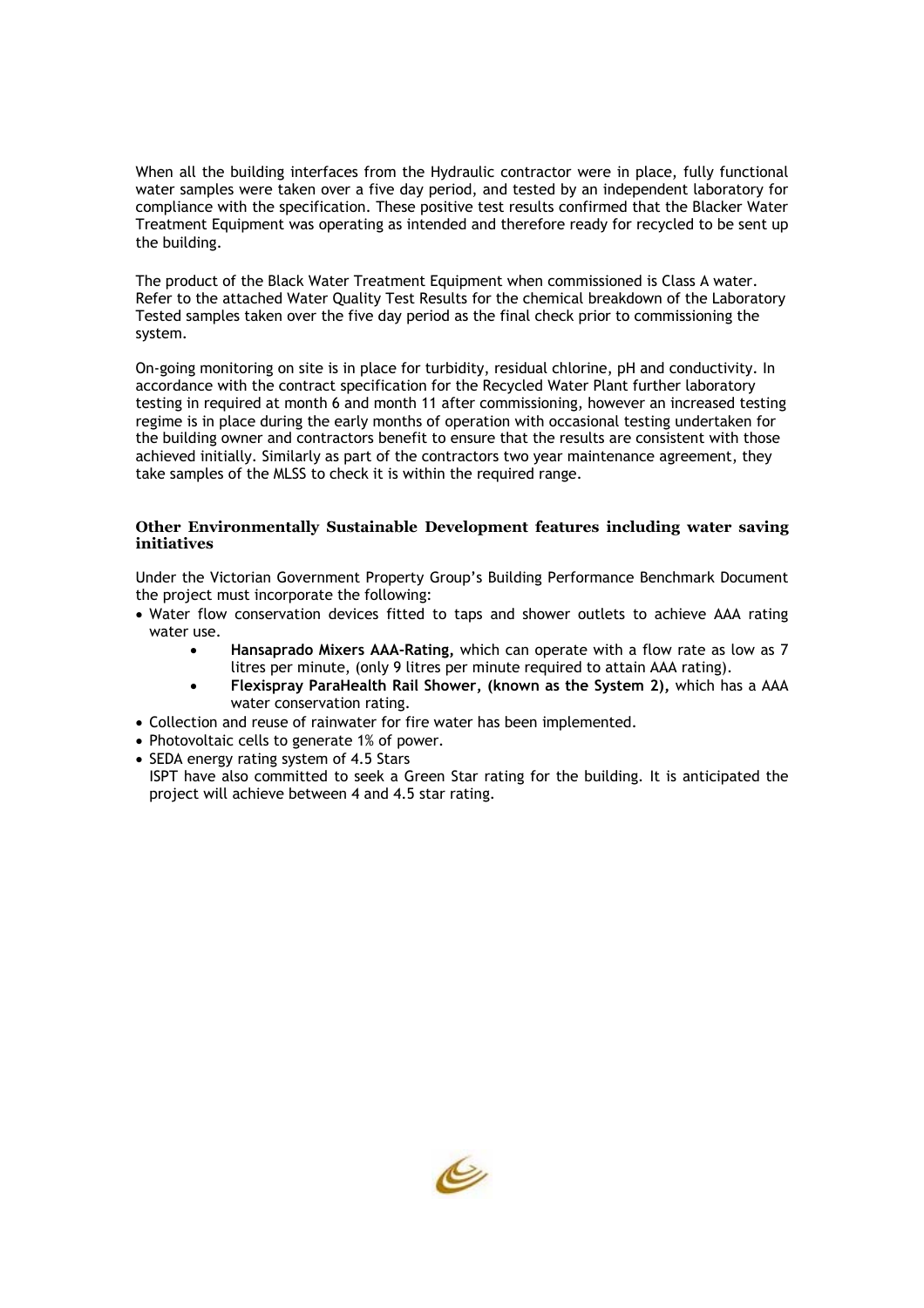#### **Acknowledgements:**

#### • **Smart Water Fund**

Melbourne's water authorities, City West Water, South East Water, Yarra Valley Water and Melbourne Water, with the support of the Victorian Government have established the Smart Water Fund to encourage and support innovative development of water, biosolids recycling and water saving projects within the community. The Smart Water Fund is applicable to projects that deliver broad environmental, community, and commercial benefits within the Melbourne metropolitan area.

The Smart Water Fund has contributed \$100,000 towards the Black Water Treatment Plant in the Urban Workshop.

# • **Hydrautech Designs / CJ Arms & Associates**

The Black Water Treatment Plant was designed by Hydrautech Designs in Conjuction with CJ Arms.

Hydrautech Designs Pty. Ltd. provides detailed design for all facets of hydraulic services, water treatment and environmental services.

#### • **Walter J. Pratt**

The Black Water Treatment Plant was manufactured and installed by Walter J Pratt.

Walter J Pratt Pty. Ltd. offer consulting, design, documentation, construction and maintenance of commercial and industrial water treatment, trade waste, wastewater treatment and reuse systems.

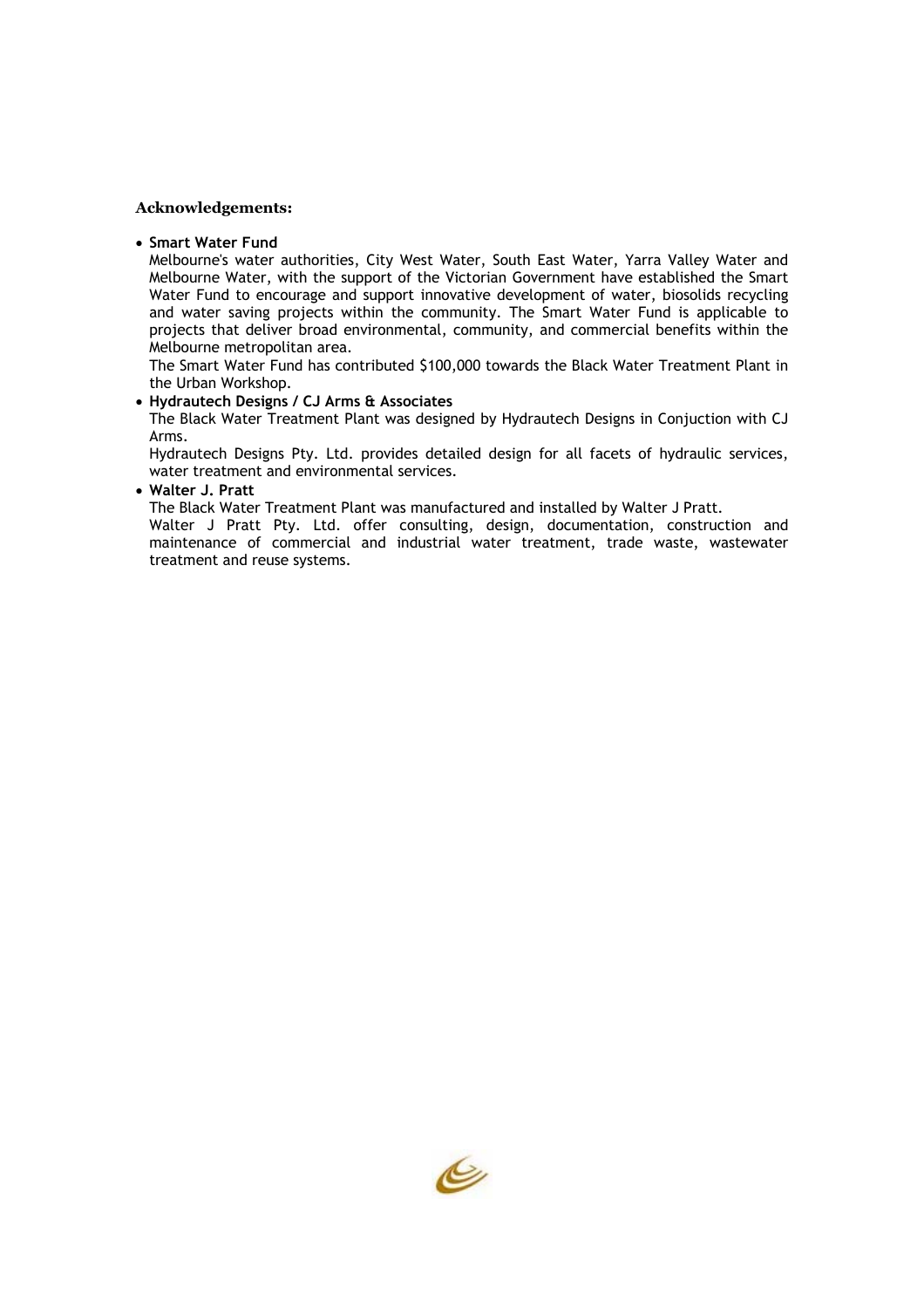